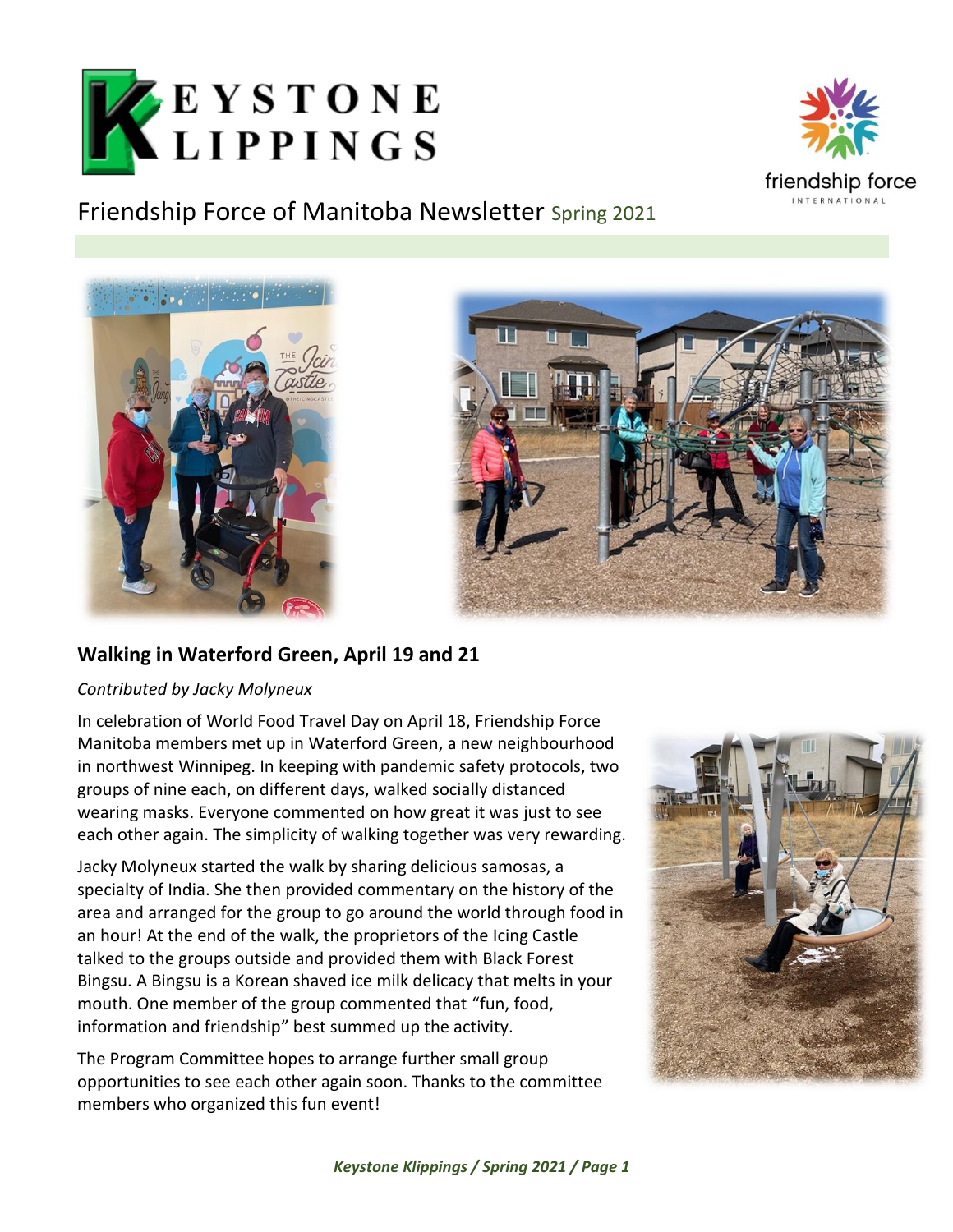## Events

#### **Membership Meeting – Wednesday, May 5**

It's gardening season! Our Journey Coordinator Susan Finlay will do a presentation with a focus on flower gardens. Susan is currently preparing her garden to participate in the Nature Manitoba Garden Tour. Her garden will be one of 12 gardens featured this year in the Distinguished Garden Tour on July 10. For more info go to: *<https://naturemanitoba.ca/news-articles/garden-tour-2021-tickets-available>* After the presentation, there will be a question-and-answer and a draw for a door prize.

*Did you know there's a door prize draw at every Membership Meeting? Vi Hultin was the lucky winner in April. Our Zoom meetings are a chance to see familiar faces, chat and catch up with the latest news. If you haven't used Zoom, call Peggy Smith or Denise Lawson for help joining in.*

#### **Park, Plant, Picnic**



#### **Wednesday, May 19 at 1:00 p.m.**

We'll meet at the Assiniboine Park English Garden gate and enjoy a nice unguided walkabout, followed by lunch. (Bring your own home-made or take-out.) If you can, bring a plant or slip to exchange during lunchtime.

To register, email Joan Boyd at *[joanboyd2@shaw.ca.](mailto:joanboyd2@shaw.ca)* A rain date will be provided to all who sign up.

**Membership Meeting – Wednesday, June 2** We will celebrate our club's past and future connections to Japan. Please feel free to prepare Japanese food or order take-out, use your Japanese chopsticks or wear cultural dress from Japan. We will have a mystery guest from Japan join us for a presentation on some current cultural issues in Japan. *In 2012, the Nara, Japan club welcomed* 

*FFM members for an event-filled week.*



#### **Our next Membership Meeting will be September 1.**

#### **Garden Tour – Wednesday, July 14**

Susan Finlay, Esther McKenty and Carol De Baets have all generously agreed to show us their gardens. To deal with Covid-19 restrictions, we will have a registration process to divide members into groups of 10, rotating to each home. If you are interested, please email Diane Schipper *[\(dschipper1@shaw.ca\)](mailto:dschipper1@shaw.ca)* to confirm your attendance by July 7.

The tours will begin at 10:00 a.m. with approximately one hour at each home. More details will be provided at a later date. We are also planning a picnic at a park, either Kildonan or St. Vital. We will keep you posted as the plans unfold.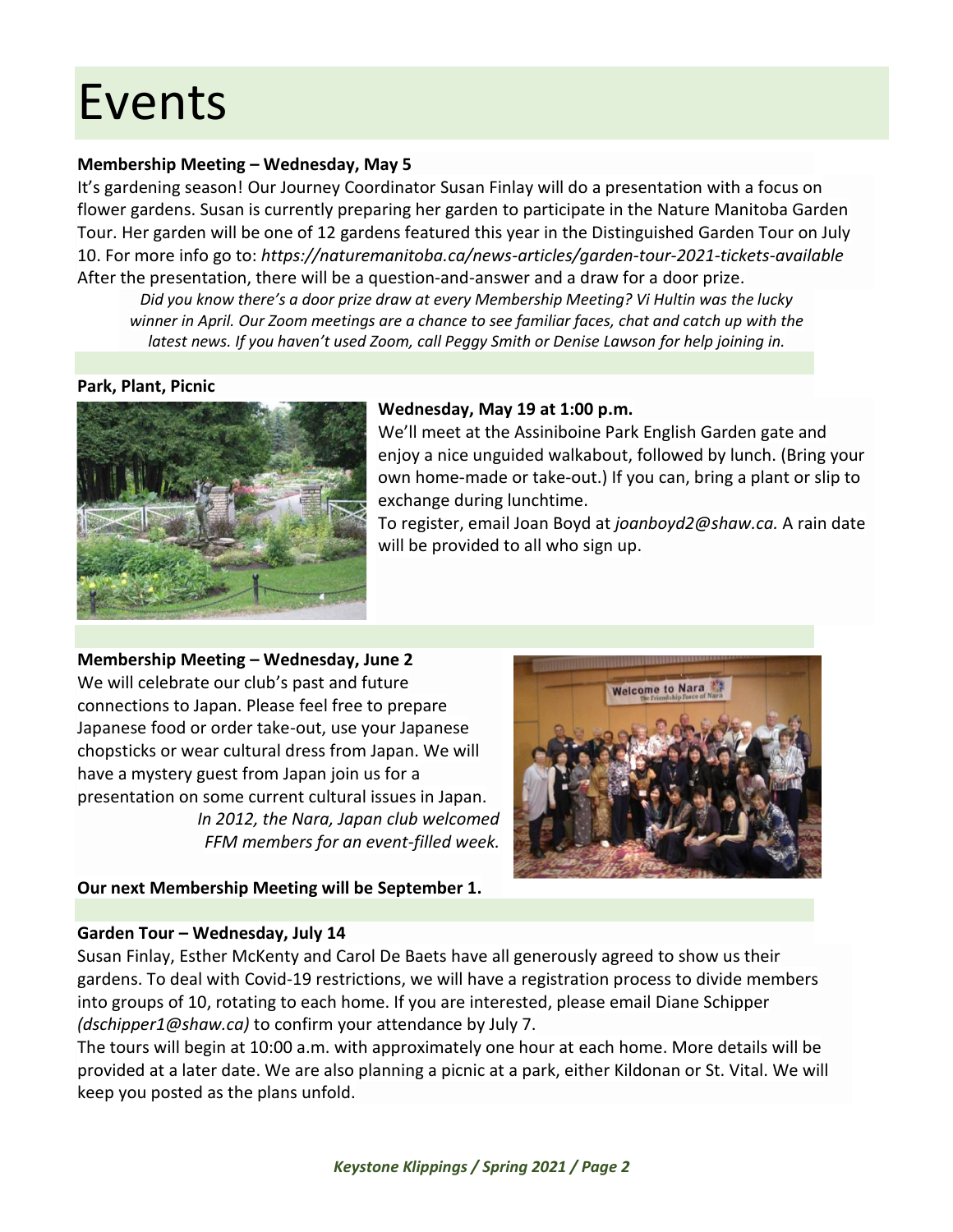## Travel

In 2020 the pandemic forced Friendship Force Manitoba – and clubs around the world – to cease incoming and outbound journeys. However, the arrival of effective Covid-19 vaccines is providing light at the end of our travel tunnel. FF Manitoba will not be travelling abroad or receiving international ambassadors in 2021, but we are investigating the possibility of a domestic journey in the fall of this year. That request was submitted to FFI. FFI has contacted other clubs on our behalf so stay tuned for their responses. We are also moving forward with plans for 2022.

Thanks to Denise Lawson, our 2020 outgoing journey director for visiting Japan, for agreeing to pick up where she left off. She has reconnected with her contacts there. Because of her entreaties, the journey originally booked for October 2020 is now planned for March/April 2022 – cherry blossom season! Her report provides more exciting details.

Our 2020 incoming journeys from Ketchikan, Alaska and Koriyama, Japan have also been rescheduled for 2022. The Koriyama club would like to visit us in August or September. Koriyama is one of the clubs we are to visit in 2022 so it will be a great opportunity to reciprocate the Japanese club's hospitality.

The Ketchikan club is planning to visit us in September or October. According to their spokesperson, Cathy Cooley, the entire community of Ketchikan is involved in the tourist industry during cruise ship season from April to September. Ketchikan is a new club so we would really like to give their ambassadors a friendly Manitoba welcome on their first outbound journey.

**Journey directors and journey committee members are still needed for both of these incoming groups.** Additions to local attractions, such as the opening of Qaumajuq and the \$20 million refurbishment of the Manitoba Museum, have been completed during the pandemic. Think about being part of showing them off to our international visitors. Let me know what part you'd like to play in their stay!

FFI has archived Virtual Experiences hosted by clubs from around the world. Check out

*<https://blog.friendshipforce.org/virtual-experiences/>* for FF experiences from your easy chair.

#### Susan Finlay, Journey Coordinator



#### **JAPAN 2020 2022 Planes and Boats and Trains (Ferry Boats and Bullet Trains, That Is)**

Our long-awaited journey to Japan has been rescheduled by FFI for 2022. Conversations with our Matsuyama and Koriyama host coordinators prompted our decision to "follow the cherry blossoms." They start blooming in the south in late March and move north, and so will we. The Hiroshima club will day host us on our arrival in Japan and we are tentatively booked into the World Friendship Center in Hiroshima. We will travel to Matsuyama March 30 and be home hosted for a week. On April 6, we travel to Koriyama for a week. Discussions are underway and it is our hope to recreate our original four-week journey which included stopovers in Greater Sendai, Tokyo and Mt. Fuji. We currently have 18 people from our original ambassador list, and 5 people on the wait list. The selection committee will not make any decisions until the full journey has been confirmed.

Denise Lawson, Journey Director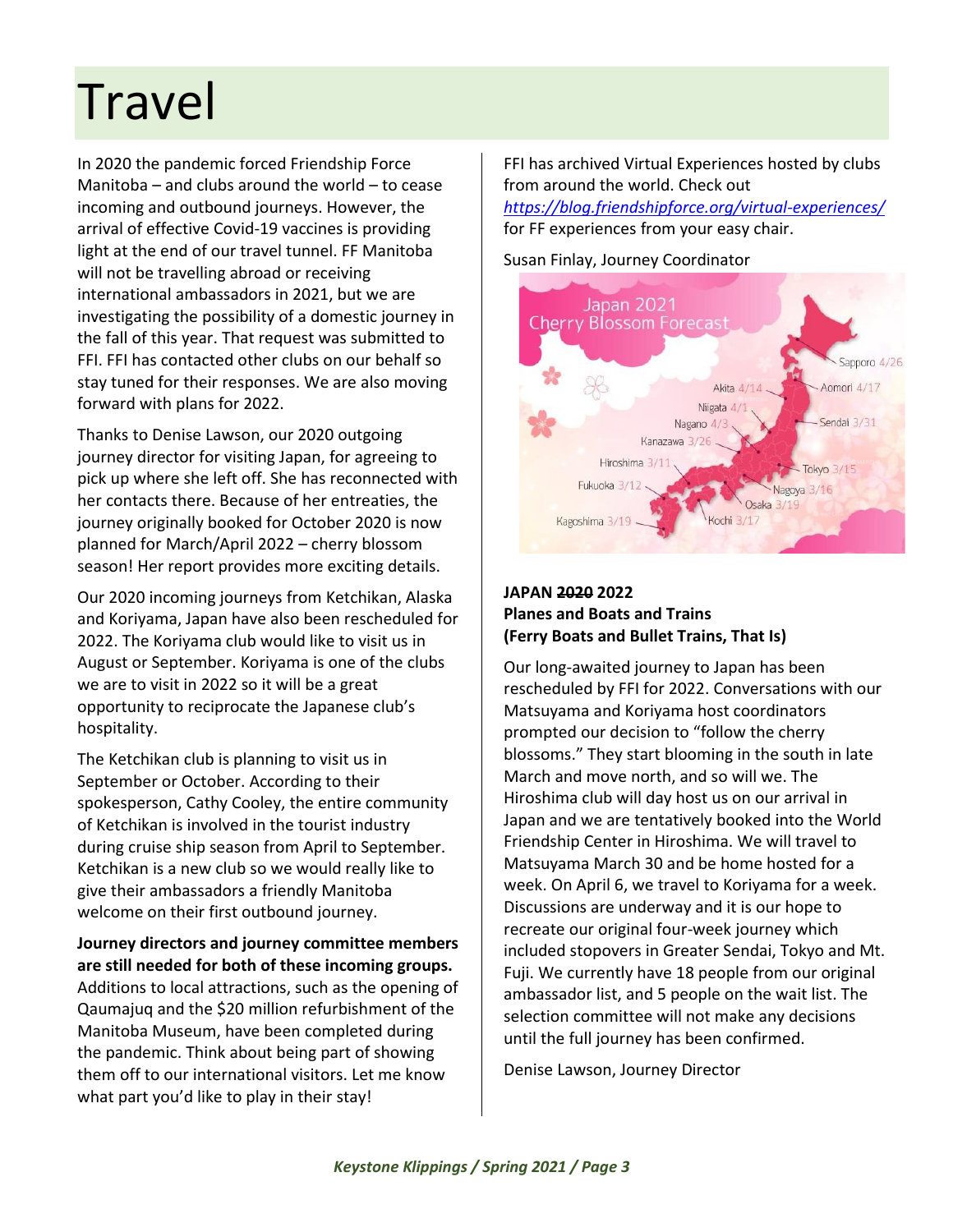# FFM: Brought to you by…

## **PRESIDENT'S MESSAGE**

My first term as President certainly has been much different than anticipated – having all our monthly meetings and board meetings via Zoom was a learning curve for sure. I would like to thank Denise for taking care of purchasing our Zoom account, teaching us "Zoom etiquette" and hosting our meetings. Thank you to all our members who have participated in our Zoom meetings and we hope more of you will take part in the coming months. Please remember we are available to help those who are not familiar with it. Contact Denise or me.

#### **Thank you to:**

- Bev Phillips for producing our newsletter for many years and I know she will continue to work with the new Communications committee.
- The board members Denise, Sina, Thelma, Gail, Susan and Lynne. We continue to meet monthly.
- The members who have volunteered to chair committees and the members of the committees.
- Friendship Force Winnipeg for their very appropriate gift to each of us prior to World Friendship Day.
- Diane for volunteering to take on the duties of Secretary for the next few months.
- FFM members for staying with us during these trying times. Together, as we battle this pandemic, we are a **FORCE** to be reckoned with.

Friendship Force International is continuing to keep us all informed by hosting virtual experiences and webinars. Please go their website *my.friendshipforce.org* to take part in these activities.

Again, I encourage those who have not already done so to register for your On-line Member ID. Please

contact me at 204-224-1480 or

*[phsmith448@gmail.com](mailto:phsmith448@gmail.com)* if you need help. I would be happy to walk you through it. We presently have 23 members signed up – 30 more to go!

We have much to look forward to:

- Our journey to Japan in 2022
- Incoming journeys in 2022 from Ketchikan, Alaska and Koriyama, Japan
- Continuing our friendships

Continue to stay safe and we look forward to travelling and hosting in the near future.

Peggy Smith

#### *Board Members*

**President:** Peggy Smith *phsmith448@gmail.com* **Vice President:** Denise Lawson *frdelaws@mts.net* **Secretary:** Diane Schipper *[dschipper@shaw.ca](mailto:dschipper@shaw.ca)* filling in for Sina Romsa **Treasurer:** Thelma Sures *thelma@escape.ca*

#### *Committee Chairs and Members*

**Journey Coordinator:** Susan Finlay *sufinlay@shaw.ca*, 204-339-7956 **Past President:** Gail Keeley *[gailke@hotmail.ca](mailto:gailke@hotmail.ca), 204- 257-9837*

**Program Committee:** Lynne Foley *[lynne\\_foley007@hotmail.com](mailto:lynne_foley007@hotmail.com)*, Diane Schipper, Miriam Fenster, Helen Norrie, Joan Boyd, Kathy Hansell, Jacky Molyneux

**Communications Committee:** Gail Keeley, Bev Phillips, Lynne Foley, Marilyn Ouimet, Lynda Walker (Facebook) *[lyndadawnwalker@gmail.com](mailto:lyndadawnwalker@gmail.com)*, Lynne Roberts, Shirley Twerdun, Douglas Jackson **Newsletter Editor:** Bev Phillips 204-942-5453, *phillipb@mymts.net*

**Website**: Marilyn Ouimet *[mouimet1@me.com](mailto:mouimet1@me.com)* **Journey Directors**: Denise Lawson, Japan 2021 *frdelaws@mts.net*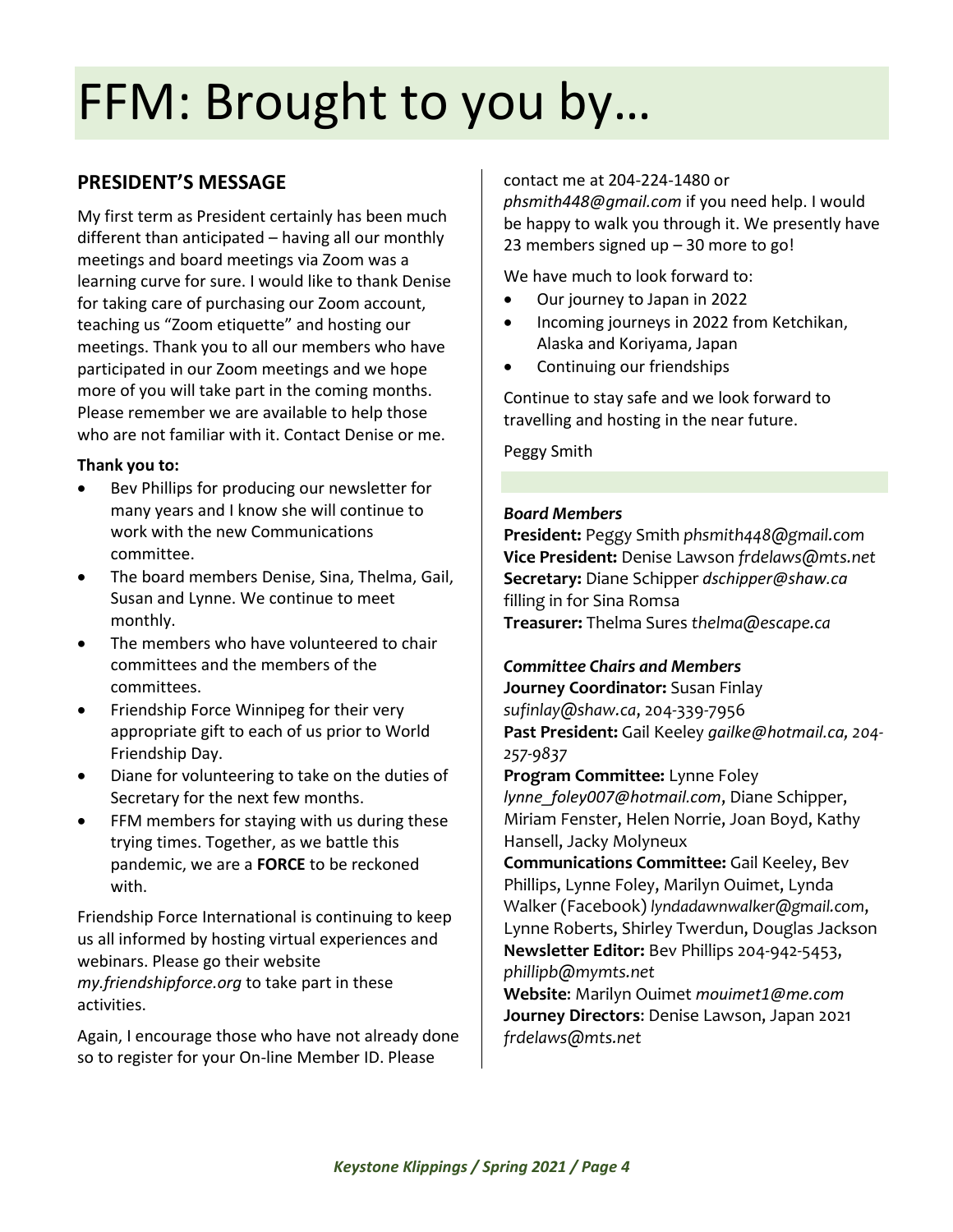## Our members

### **IN MEMORIAM**

**Stan Croall** passed away on September 19, 2020. Stan was an active and involved member of our club for about 10 years. He served on the board as Vice President, President, Past President and Journey Coordinator as well as on a number of inbound journey committees. Stan produced some of the club's program booklets for inbound journeys and was instrumental in purchasing the club's audiovisual equipment for use at meetings at the Masonic Memorial Centre. Stan and his wife Fay travelled on many journeys including ones to San Francisco, Portland and Long Island. They also home hosted ambassadors from Florida, Brazil and Australia. Those of us who knew Stan will miss his presence at our club events.

*Contributed by Gail Keeley with thanks to Shirley Twerdun and Fay Croall*

*From our Summer 2014 issue – Stan, a professional engineer, explained the flood control mechanisms on our domestic exchange.*



Stan Croall (right, front in hat) and ambassadors at the Red River Floodway

\_\_\_\_\_\_\_\_\_\_\_\_\_\_\_\_\_\_\_\_\_\_\_\_\_\_\_\_\_\_\_\_\_\_\_\_\_\_\_\_ **Margret Weber** passed away on October 30, 2020 at the Maples Personal Care Home. Margret was a member of the Friendship Force of Manitoba from about 2003 to 2013, so long-term members will remember her. Margret was a neighbour and longtime friend and always came to the meetings with my sister June Adair. Margret travelled with FFM on our journey to Australia and New Zealand in 2004 and thoroughly enjoyed that experience.

*Contributed by Barbara Main*

## **Looking for more travel reading?**

*JourneyWoman*, published since 1994, offers a wide variety of travel-related advice. While it addresses primarily women, its articles are useful to all. The current issue (now published online) includes articles on slow travel, ethical tourism, travelling with physical limitations and travel safety. Published in Canada, it has an international scope. It also offers virtual events. Lynne Foley says, "I think it's great and has a lot of excellent information." See *journeywoman.com* to find out more.

## **Meeting Ideas Direct from our Members**

At our April 7 membership meeting, we participated in small group discussions, and members of the Program Committee diligently noted dozens of wide-ranging ideas for future meetings both on Zoom and when we can meet in person again. Here are just a few.

#### **Membership Meetings**

Invite members from other clubs in the same time zone, incoming clubs and host clubs; staycation suggestions; souvenir show and tell

#### **Interests members can share**

Trips they've taken, presentations by artists and craftspeople, bird watching

#### **Activities between membership meetings**

Neighbourhood walks, museum tours, online coffee chats, biking tours, day or overnight trips within Manitoba, restaurant outings

The Program Committee has already put some ideas into action. Well done!